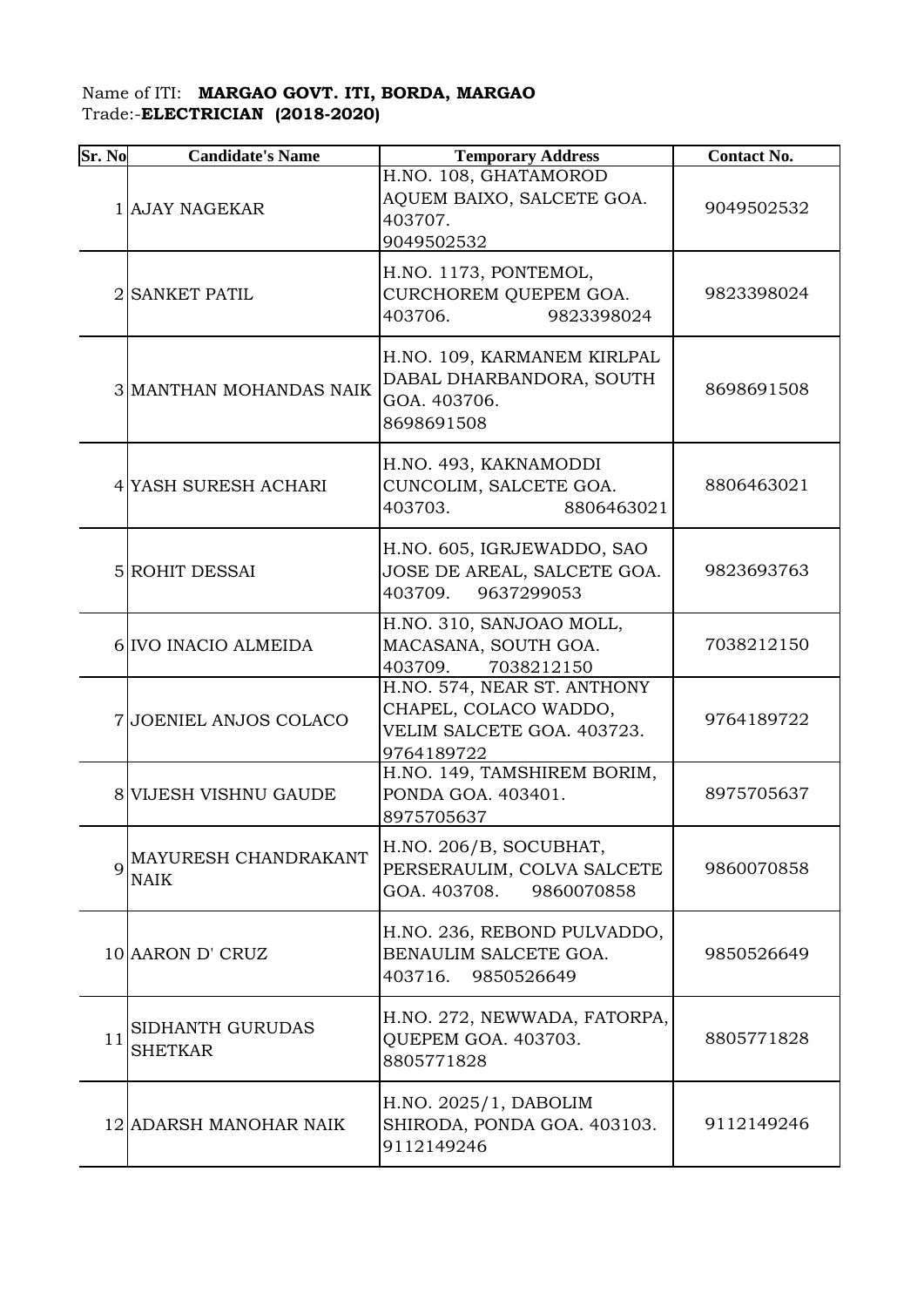| 13 | SIDDHANT DAMODAR<br><b>SHIRODKAR</b>       | H.NO. 32, DANDOWADDO, NEAR<br>CINE LATA, MARGAO SALCETE<br>GOA. 403601. 7767821266                          | 7767821266 |
|----|--------------------------------------------|-------------------------------------------------------------------------------------------------------------|------------|
|    | 14 DEEPAK DAMODAR NAIK                     | H.NO. 210, SUNANDA NIWAS,<br>NEAR SBI COLONY,<br>CHANDRAWADA FATORDA,<br>SALCETE GOA. 403602.<br>8329923160 | 8329923160 |
|    | 15 FRANCISCO D'SOUZA                       | $H.NO. 344/A,$ $\overline{BANDOI}$<br>CAVELOSSIM SOUTH GOA.<br>403731.<br>9822416435                        | 8788281527 |
| 16 | <b>FAIROZ GAFFAR</b><br><b>SHAIKSANADI</b> | H.NO. 66/A, DICARPALE,<br>DAVORLIM SALCETE GOA.<br>403707.<br>8390708786                                    | 8390708786 |
|    | <b>17 ANIKET PAUTO VELIP</b>               | H.NO. 24, BANDOI BETUL<br>QUEPEM GOA. 403703.<br>8554997042                                                 | 8554997042 |
|    | 18 SRIKANT REVANSIDDA NAVI                 | H.NO. 13, NEAR MICRO OFFICE<br>MOTI DONGAR, MARGAO<br>SALCETE GOA. 403601.<br>7378806422                    | 7378806422 |
|    | 19 SHAIKH AKHEEL ADAM                      | H.NO. 116, PEDDA KHAREBAND,<br>MARGAO SALCETE GOA.<br>9665078388<br>403601.                                 | 9923824984 |
|    |                                            | H.NO. 212A, NEAR GANESH                                                                                     |            |
|    | 20 MANISH PANDIT                           | TEMPLE, NEW VADEM VASCO DA<br>GAMA GOA. 403802.<br>9527306800                                               | 9527306800 |
|    | 21 REEWOI FERNANDES                        | H.NO. 409, BAAGWADA,<br>SANVORDEM GOA                                                                       | 9767864224 |
| 22 | RAMNATH KEMPANNA<br><b>SHINGE</b>          | H.NO. 18, NEAR CINE LATA<br>DANDOWADO, MARGAO<br>SALCETE GOA. 403601.<br>7709197904                         | 7709197904 |
| 23 | BRAHMANAND KRISHNA<br><b>FAL DESAI</b>     | H.NO. 34, BIMTAMOLL ADNEM,<br>BALLI, QUEPEM GOA. 403703.<br>9850304951                                      | 9850304951 |
|    | 24 ROHIT GURAPPA JAMUNI                    | H.NO. 209, KHAREBAND,<br>MARGAO SALCETE GOA. 403601.<br>9823456519                                          | 9834280374 |